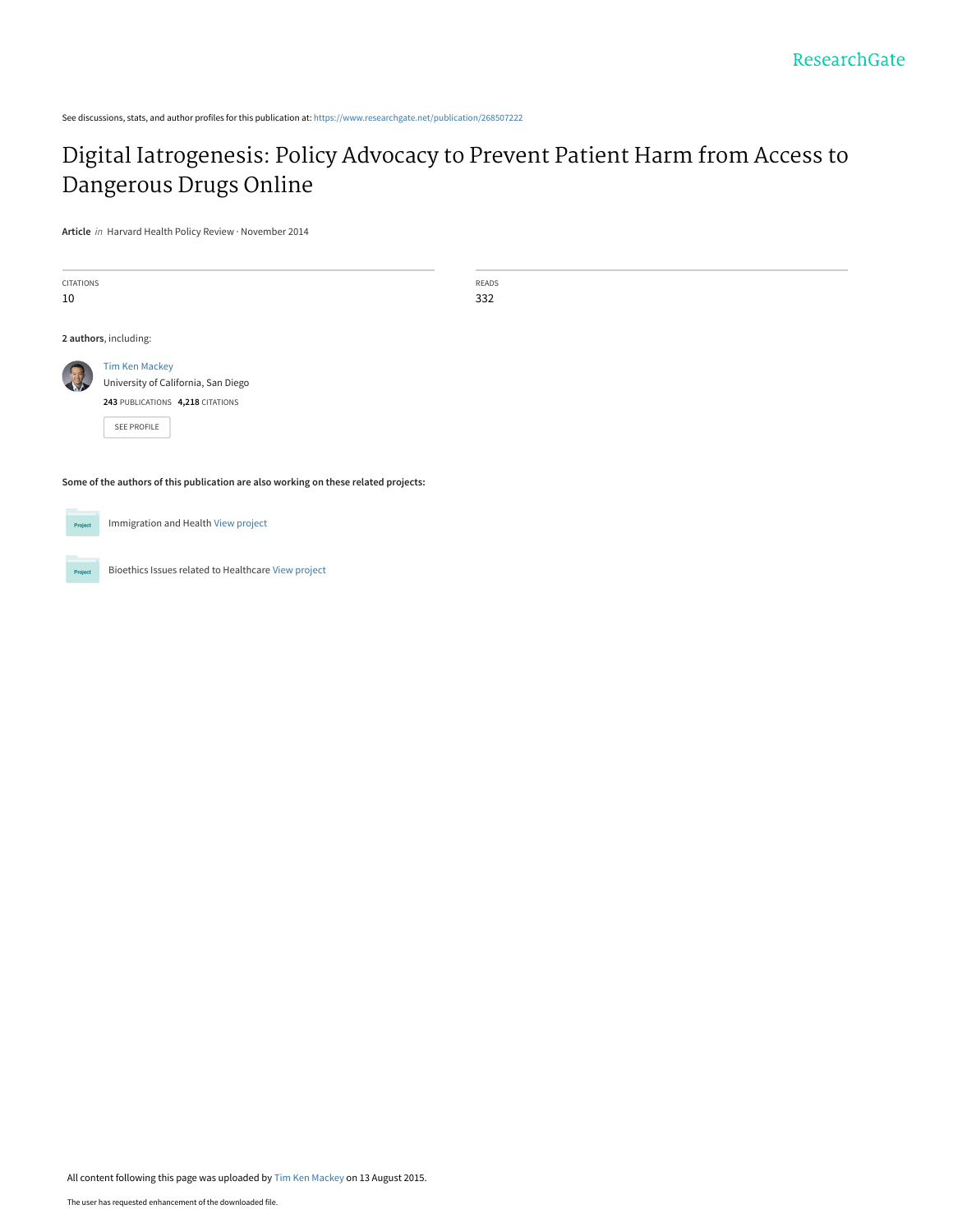

### **FEATURES**

# **Digital Iatrogenesis: Policy Advocacy to Prevent Patient Harm from Access to Dangerous Drugs Online**

### **By Tim K. Mackey, MAS, PhD,\*&¶§ and Bryan A. Liang, MD, JD, PhD \*¶§**

**Iatrogenesis is an old concept that has broadened in scope and depth since Ivan Illich's book Medical Nemesis sparked new debate about the need to recognize differences between clinical, social and cultural iatrogenesis types in the 1970s. Yet, in today's increasingly digitized world, there may be need for further modernization of iatrogenesis to reflect growing potential for patient harm from the Internet and related technologies. This specifically includes the patient safety and public health risks emanating from illicit online pharmacies, many of which sell questionable and counterfeit drugs directly to the patient. This piece outlines these risks, including summarized findings from studies showing that clearly dangerous drugs are available online. It also suggests a modernizing of iatrogenesis to include the new concept of "digital iatrogenesis" in order to raise awareness and address a constantly changing online health environment.** 

Iatrogenesis, or the "iatrogenic effect," is traditionally defined as preventable harm resulting from medical treatment or advice to a patient delivered by a health care professional. This is an ancient concept that has been recognized for centuries as early as the time of Hippocrates.<sup>1</sup> Effectively addressing underlining causes of iatrogenesis is a key component of the patient safety movement made prominent in the groundbreaking 1999 Institute of Medicine report "To Err is Human."2,3

Specifically, iatrogenesis can include adverse drug events caused by drug interactions, allergic reactions, and even treatment failure due to growing antibiotic drug resistance.4,5 In addition, the concept of medical iatrogenesis has broadened in its scope beyond the clinical setting, and includes

definitions of social iatrogenesis (generally understood as medicalization of life and aspects of clinical practice and medical industries that lead to excessive dependence on medical care) and cultural iatrogenesis (when medicalization leads to cultural harm due to loss of traditional ways in dealing with disease and illness).6,7

Drug safety issues arising from forms of iatrogenesis continue to be a problem in our modern and increasingly health-driven society. This includes a national prescription drug abuse epidemic that continues to cause significant patient safety, social, and economic harms, the causes of which can often be traced to failures in appropriate clinical diagnosis and treatment, medicines prescribing, and controlling access to prescription drugs with abuse potential.<sup>8</sup> Despite these recognized

patient safety and public health risks, drugrelated iatrogenesis may be expanding far beyond these known risk areas into new and uncharted territories. This specifically includes the emergence of new and disruptive forms of digital technologies that now allow consumers the ability to source questionable health information and access healthcare services and products outside of the traditional healthcare setting.8,9

Though these digital technologies, such as the rapidly expanding "Health Internet" and social media, have the potential to enable consumer choices and awareness of health issues, unregulated and uncontrolled expansion has also led to clear online patient safety harms. In fact, of the 87% of U.S. adults that use the Internet, 72% of them looked for health information online for specific diseases or conditions, treatments or procedures, and for doctors or other health care professionals, yet the quality of the various sources of online health information is questionable.<sup>10,11</sup> Hence, the concept of medical iatrogenesis may require modernization to include a new category of "digital iatrogenesis" that reflects the current realities of our social-media and online environment, particularly as it relates to safety of medicine's access worldwide.

**The Digital Global Counterfeit Drug Trade** A relatively new phenomenon that has emerged from the evolution of the Internet and related technologies is the online pharmacy. It is important to note that the fundamental concept of an "online" pharmacy is not in itself unique, as the growth of e-commerce has included virtually all aspects of the economy and participating industries, including health. Yet, a key difference between the pharmacy

*<sup>\*</sup>Department of Anesthesiology, University of California, San Diego School of Medicine, San Diego, CA USA* 

*<sup>&</sup>amp;Division of Global Public Health, University of California, San Diego School of Medicine, Department of Medicine, San Diego, CA USA* 

*<sup>¶</sup> San Diego Center for Patient Safety, University of California, San Diego School of Medicine, San Diego, CA USA*

*<sup>§</sup>Global Health Policy Institute, University of California, San Diego, San Diego, CA USA*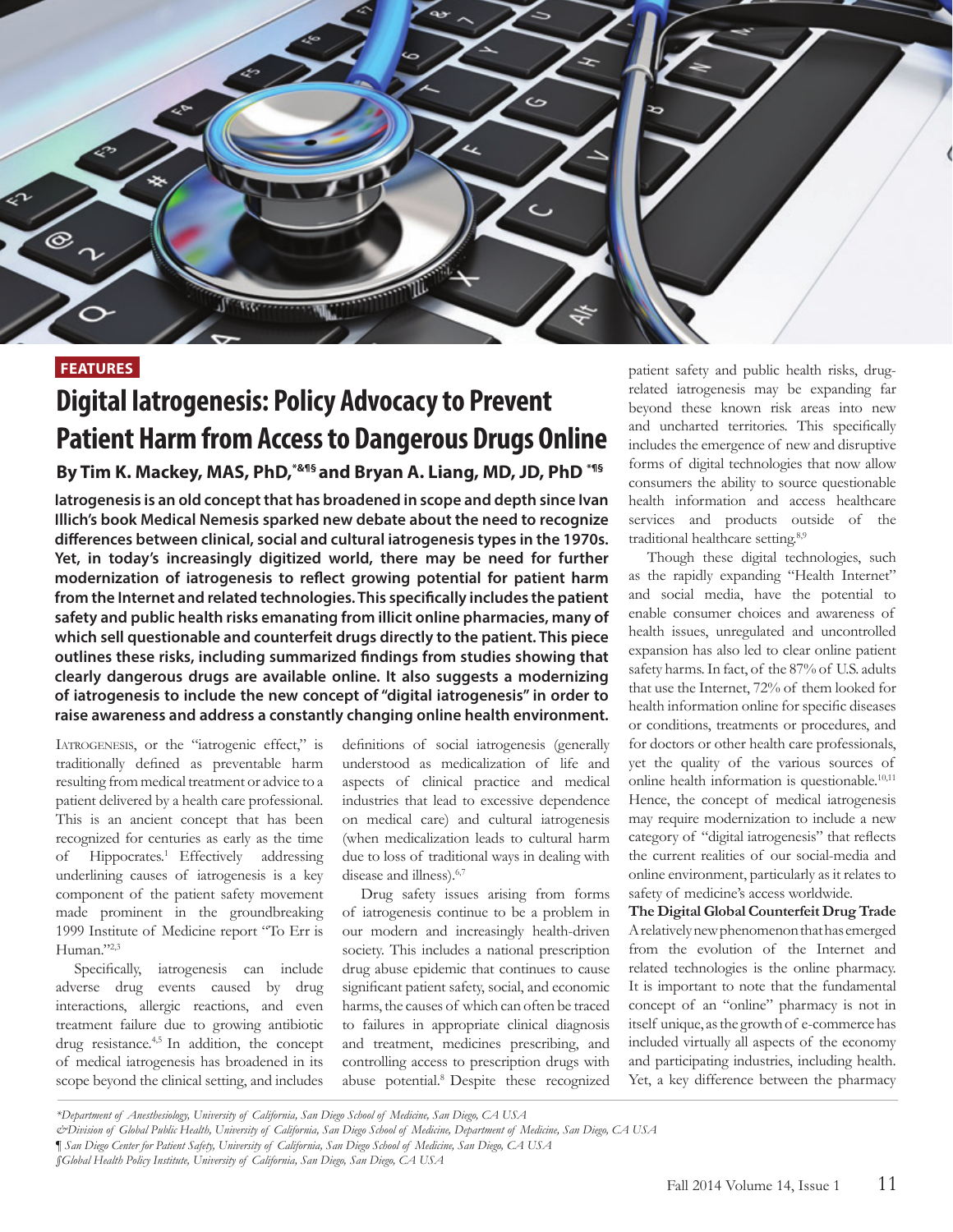industry and other e-commerce platforms (e.g., consumer goods, travel sites, software, etc.) is that they function with the purpose of distributing regulated pharmaceuticals directly to consumers, a practice that requires authenticity/assurance of the product quality, licensure of the establishment, as well as appropriate dispensing authorized and overseen by a health professional (i.e., physician, pharmacist, etc.).<sup>12</sup>

Despite well-established legal and regulatory requirements needed to operate traditional brick and mortar pharmacies in virtually all jurisdictions, few countries have specifically regulated the online pharmacy industry.

<sup>13</sup>Exacerbating the lack of targeted regulation are findings that the majority of online pharmacies do not adhere to existing pharmacy laws and regulations even when they apply in jurisdictions where they purport to operate.14 Indeed, illicit or "rogue" online pharmacies that operate in clear violation of applicable laws, are now a well-recognized public health and patient safety threat, and have been associated with patient injury, death, drug adverse events, and importantly have digitized the international criminal trade of counterfeit/spurious/falsified/ fraudulent medicines.9,12,15 The international community is starting to take notice, with the World Health Organization, Interpol, the UN Office of Drugs and Crime, the US Food and Drug Administration (FDA), the National Association of Boards of Pharmacy (NABP), and other organizations now actively warning consumers about the dangers of purchasing drugs online.<sup>9</sup>

Many of these rogue online pharmacies share similar characteristics and marketing tactics aimed directly at the consumer that are clear causes of iatrogenic conditions. These include "no prescription" online pharmacies that do not require a prescription from a consumer for drug purchase or may use other illegal methods to justify dispensing without a prescription (e.g., use of a dubious medical questionnaire or a providing a fraudulent prescription—for a price).<sup>12</sup> Sites also often market versions of branded pharmaceutical products subject to patent or exclusivity protections as "generics," even though a generic formulation is neither available nor authorized. Importantly, these sites focus on key aspects of medical consumerism potentially exacerbating social iatrogenesis effects, including encouraging consumers to seek drug treatment and offering ease of access and convenience to entice consumer purchasing without appropriate oversight or understanding.<sup>16</sup>

## **The international community is starting to take notice... actively warning consumers about the dangers of purchasing drugs online.**

Common iatrogenic effects can also result from consumers purchasing from illicit online pharmacies even if a product is authentic. This includes patients selfdiagnosing a medical condition and treating it incorrectly, negative drug interactions due to lack of clinical oversight, possible drug addiction from use of controlled substances, and lack of clinical monitoring and follow up to determine if treatment is effective.<sup>9,12</sup> However, arguably, the greatest risk emanates from possible consumption of fraudulent or counterfeit product that can result in direct patient harm.<sup>12</sup> These iatrogenesis-related risks are further amplified by the online presence of drugs that represent clear and arguably irrefutable patient safety risks.

#### **Dangerous Drugs Online**

In the presence of certain clearly dangerous drugs online, appropriate regulation of online pharmacies to ensure equitable and safe access to medicines for populations that desperately need treatment points to the need for immediate policy attention. This need is reified as recent studies have found that key drugs have been subject to suspect sales, including vaccines, narrow therapeutic index drugs ("NTIs"), drugs subject to recall/ withdraw, and drugs that have not even received regulatory approval for sale being offered by online pharmacies.

For example, in the case of vaccines, a study in the journal Vaccine in 2012 found that all vaccines listed on FDA Biological Shortage list (including Hepatitis A&B vaccines, and Zoster vaccine) were available online.<sup>17</sup> The search was then expanded to assessment of online availability of all vaccines listed on the WHO Essential Medicines List (EML), where a similar result was found with all EML vaccines observed as available from online pharmacies.<sup>17</sup> Online availability of vaccines introduces some clear patient safety issues. To begin, even if product is authentic at the time of shipment, most biologics/vaccines require proper cold storage for shipment in order to ensure potency, a practice that may or not be practiced by online sellers. Further, once a product is delivered to an end-user consumer, that individual may not have the appropriate training or instructions to self-administer the vaccine, further bringing into question the viability of these products when sourcing them online. In addition, several sellers observed in the study advertised their vaccines as "over-the-counter" (a clear form of fraudulent marketing) and were international in origin or NABP "not recommended", further highlighting potentially safety risks.<sup>17</sup>

The NTI drug class is also an important illustration of the clear risks to patients from purchasing online. NTI drugs are those medicines that have a narrow proximity between therapeutic and toxic amounts and have been associated with higher risk of adverse events.<sup>18</sup> These drugs require close professional oversight when administering which is clearly absent in online drug purchasing. Further, NTI drugs require precise manufacturing of the product and often rely on originator information to establish bioequivalence, a situation which makes attempted counterfeiting an even more dangerous proposition.<sup>18</sup>Yet, despite NTI risks, a study in Clinical Therapeutics in 2013 found that 92% of "core" NTI drugs were available online without a prescription.<sup>18</sup> This is extremely concerning, as patients may reasonably attempt to obtain currently used medication forms on which they are stable, potentially leading to online purchases of questionable product.

Even more disturbing Internet developments are of concern. For example, online patient safety issues arising from online pharmacies are the purported offering for sale of drugs that have yet to receive regulatory approval for sale. Such is the case for antiobesity drug Belviq® (Lorcaserin), which at the time of a 2013 study in the journal Obesity, had received FDA approval, but was not legally on the market as it awaited U.S. Drug Enforcement Agency scheduling as a controlled substance.<sup>19</sup> Despite not being legally available on the market, the study found that Belviq was not only actively being marketed, it was being also marketed for sale as a "no prescription" drug by online vendors and in large kilogram quantities by businessto-business wholesalers (B2B).<sup>19</sup> What exactly was being purported to be sold by these online vendors is unclear, but due to the product's unapproved status, all sales would be illegal.<sup>19</sup>

Finally, another class that appears to be a clear patient safety risk are drugs subject to drug regulatory agency permanent recall or withdraw. Though research is still pending, unpublished studies currently in development by authors of this piece have identified that many drugs subject to global permanent recall (including drugs associated with adverse risk of cardiovascular events